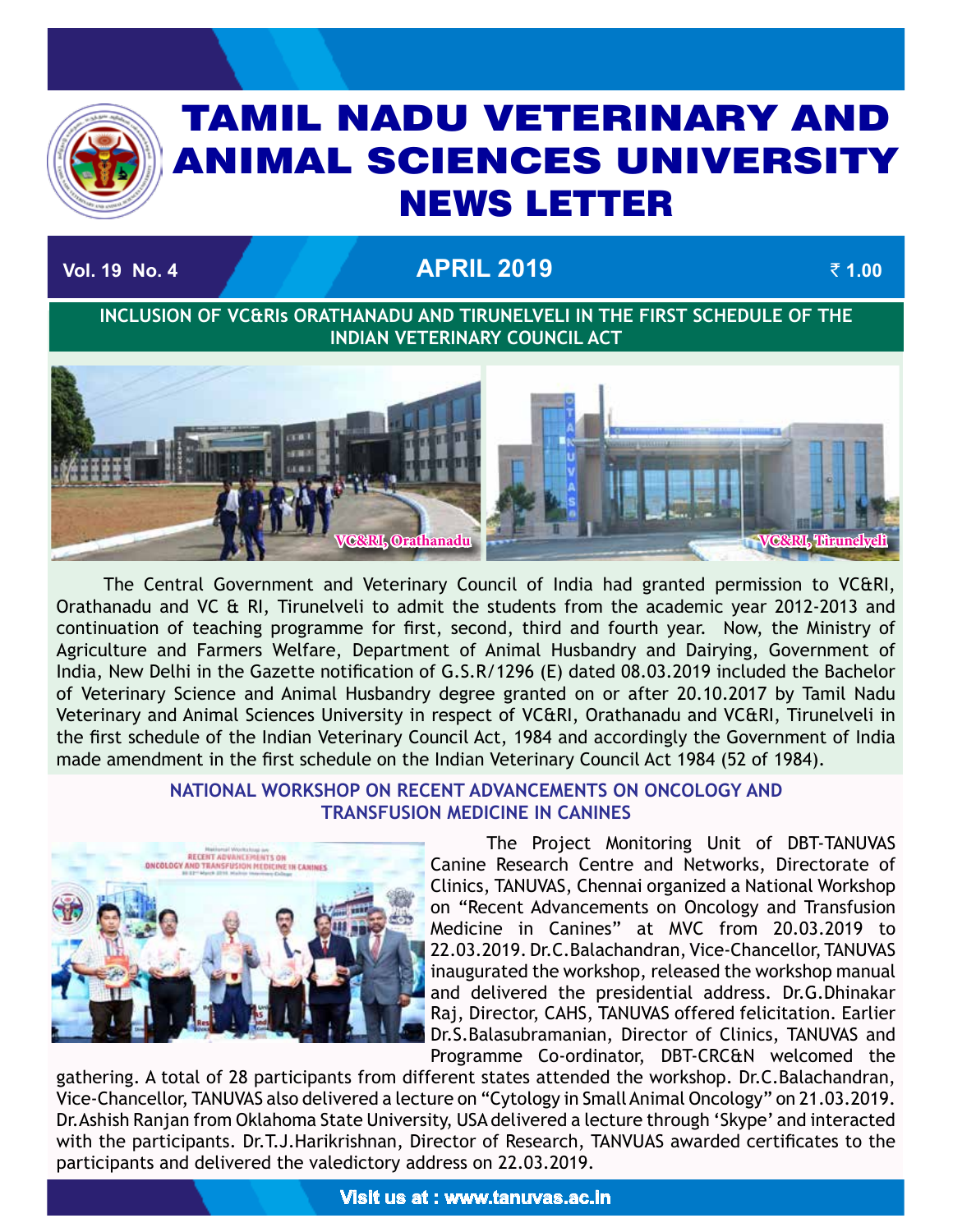**Tamil Nadu Veterinary and Animal Sciences University News Letter - April 2019**

#### **NATIONAL WORKSHOPS ON FOLDSCOPE AS A TOOL TO SCREEN PARASITIC INFECTIONS IN WILD ANIMALS**

Two one day national workshops on "Foldscope as a tool to screen parasitic infections in wild animals" were conducted on 12.03.2019 and 26.03.2019 under the DBT funded project "Foldscope as a tool to screen parasitic infections in wild animals of Tamil Nadu" functioning at the Department of Wild Life Science, MVC. The workshops were inaugurated by Dr.G.Sarathchandra, Dean, Faculty of Basic Sciences, TANUVAS. A total of 27 participants including zoo / forest veterinarians and veterinary students participated in the workshops.

#### **WORKSHOP ON CONTENT DEVELOPMENT**

 A workshop on "Developing and designing effective student centred learning" was



organised at MVC from 18.03.2019 to 20.03.2019 under Institutional Development Plan of NAHEP, ICAR. Dr. C. Balachandran, Vice-Chancellor, TANUVAS inaugurated the workshop. The workshop was facilitated by Dr. Ayona Silva Fletcher, Professor, Centre for Lifelong and Independent Veterinary Education, Royal Veterinary College, UK and Dr. Nigel Goode, Ex-Head of Veterinary Basic Sciences, Royal Veterinary College, UK. A total of 30 faculties from MVC and CFDT, Koduvalli participated.

 $\triangle$  Similarly a workshop on content development for the teaching faculties of VC&RI, Namakkal was conducted from 21.03.2019 to 23.03.2019 by the experts from Royal Veterinary College, London. The workshop commenced with



the welcome note of Dr. P. Selvaraj, Co-PI, ICAR NAHEP-IDP & Nodal Officer and special address by Dr.J.John Kirubakaran, PI, ICAR NAHEP-IDP and Dean, MVC. Dr. B. Mohan, Dean, VC&RI, Namakkal presided over the programme. Dr. Ayona Silva-Fletcher and Dr. Nigel Goode from Royal Veterinary College, UK were the facilitators of the workshop. The workshop explored the importance of learning outcomes, identifying the needs of the learner and strategy for learning assessment.

#### **NATIONAL TRAINING PROGRAMME**



The Department of Veterinary Clinical Medicine, MVC being the Centre for Advanced Faculty Training (CAFT) in Veterinary Clinical Medicine and Therapeutics organized a 21 days National Training Programme entitled "Recent advances in clinical procedures and diagnostic imaging techniques in veterinary practice" from 18.01.2019 to 07.02.2019. Dr. C. Balachandran, Vice-Chancellor, TANUVAS released the training manual, awarded certificates to the participants and delivered the presidential address during the valedictory function. Dr.J.John Kirubaharan, Dean, MVC and Dr.S.Balasubramanian, Director of Clinics, TANUVAS graced the occasion. Dr.M.G.Jayathangaraj, Director, CAFT Centre and Professor and Head, Department of Veterinary Clinical Medicine, MVC presented the training report. A total of 25 participants from different states attended the programme.

### **SENSITISATION WORKSHOP ON AGRICULTURAL KNOWLEDGE MANAGEMENT TOOLS**

TANUVAS Library organised a Sensitisation Workshop on "Agricultural Knowledge Management Tools' on 27.03.2019 at MVC with the financial assistance of "ICAR-NAHEP (IG) National Knowledge Management Centre for Agriculture Education and Research" for the benefit of research scholars and faculty. Dr.C.Balachandran, Vice-Chancellor, TANUVAS released the workshop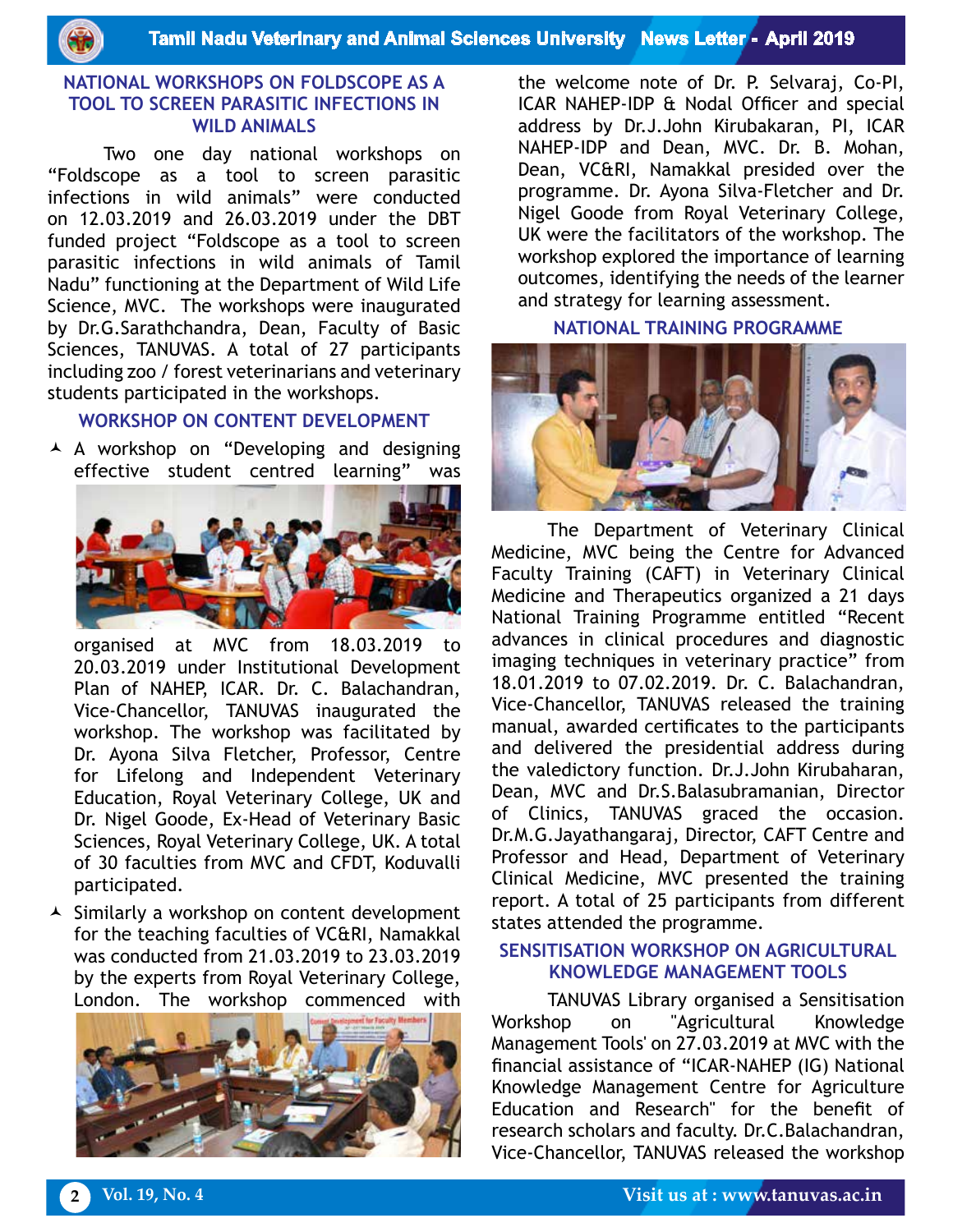

manual during the inaugural programme and delivered the presidential address. He insisted



that all research publications of TANUVAS faculty should be made visible and requested the participants to digitize their publications and upload into repositories. Dr.K.Veeranjaneyulu, Consortium PI of NAHEP (IG), PJTSAU, Hyderabad was the Guest of Honour during the occasion and Dr.J.John Kirubaharan, Dean, MVC felicitated. During the valedictory programme, Dr.P.Tensingh Gnanaraj, Registrar, TANUVAS released the workshop manual CD and delivered the presidential address. Dr.G.Sarathchandra, Dean, Faculty of Basic Sciences, TANUVAS offered felicitations. A total of 126 participants attended the workshop. Dr. G. Rathinasabapathy, CCPI, NAHEP (IG) and Librarian, TANUVAS organised the event.

**INAUGURATION OF VIF@TANUVAS** 



Dr. C. Balachandran, Vice-Chancellor, TANUVAS inaugurated the EDII-funded Veterinary Incubation Foundation @ TANUVAS on 06.03.2019 established at the Central University Laboratory building, TANUVAS, Chennai. Dr.P.Tensingh Gnanaraj, Registrar, TANUVAS, Dr.T.J. Harikrishnan, Director of Research, Dr. G. Dhinakar Raj, Director, CAHS and Project Coordinator, VIF@TANUVAS and other Board of Directors of the Section 8 Company were present. During the meeting held after the inauguration of the facility, four start-up companies were inducted and agreement copies exchanged.

**COLLEGE DAY, SPORTS DAY, HOSTEL DAY AND** *MUTHAMIZH VIZHA* **CELEBRATIONS AT MVC**



Sports and College Day Celebrations were held at MVC on 25.03.2019. Dr. G. M. Doss, I.R.S., Commissioner of Income-Tax participated as the Chief Guest, released the college annual, distributed prizes to the students for academic excellence and delivered special address. Dr. C. Balachandran, Vice-Chancellor, TANUVAS presided over the function and addressed the gathering. Dr.J.John Kirubharan, Dean, MVC presented a report on the activities of MVC. Dr. P. Sriram, Vice-President, MVC Students Association presented a report on student cultural activities. Dr. Sabiha Hayath Basha gave a glimpse of the MVC Annual. Earlier Selvi Kaviratna, final B.V.Sc & A.H student welcomed the gathering. Thiru. Thalaivan Sargunam was the chief guest for the sports day and declared open the sports meet. Dr.P.Thangaraju, Former Vice-Chancellor, TANUVAS shared his experiences with the students during the occasion. Dr.G.Sarathchandra, Dean, Faculty Basic Sciences, TANUVAS felicitated and Dr.A.Sangaran presented a report on sports activities participated by the students. Selvan P.N. Patil, final year B.V.Sc & A.H student representative proposed the vote of thanks.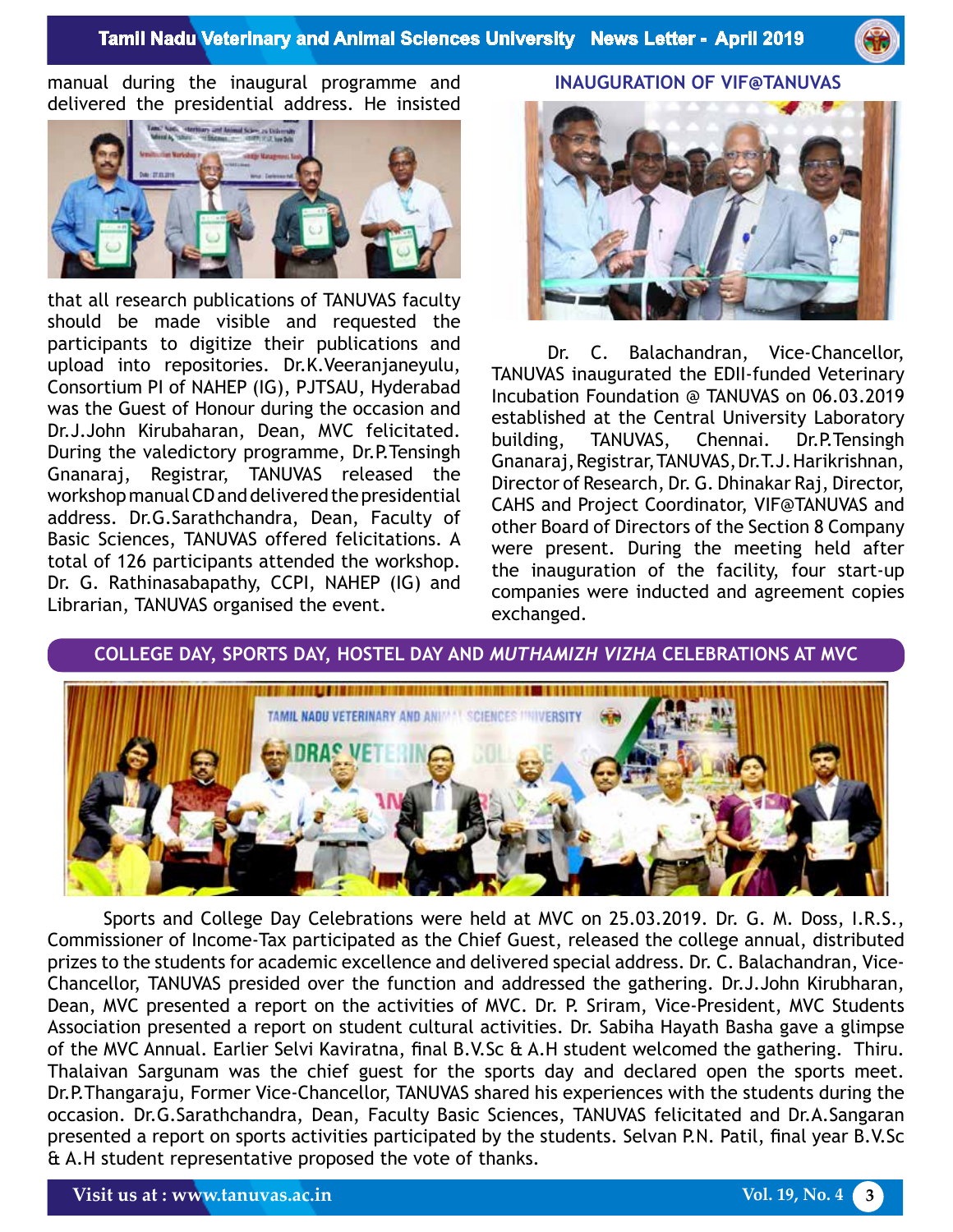

#### **Tamil Nadu Veterinary and Animal Sciences University News Letter - April 2019**

Hostel day and *Muthamizh Vizha* "*Senganthal* 18" was celebrated on 23.03.2019. Dr.C.Balachandiran, Vice-Chancellor, TANUVAS presided over the function and addressed the gathering. Dr.N.Vilvasekaran, Additional Registrar, Co-operative societies (Housing) participated as the chief guest, released "*Andhimazhai* 2018", distributed prizes and delivered the chief guest address. Dr.J.John Kirubakaran, Dean, MVC felicitated. Dr.N.Kumaravelu, Warden, MVC Hostel presented the hostel annual report.



Selvan M. Gokul, Secretary, *Kalaimagal Kazhagam* briefed the activities of *Kalaimagal Kazhagam*. Earlier Selvan P.N.Patil, Hostel representative welcomed the gathering. Selvi M. Salma Begam, Ladies Hostel representative proposed vote of thanks.

#### **COLLEGE ANNUAL, HOSTEL DAY, SPORTS DAY AND**  *MUTHTHAMIZH VIZHA* **CELEBRATIONS AT VC&RI, ORATHANADU**



College Annual and Hostel Day of VC&RI, Orathanadu was celebrated on 15.03.2019. Dr.C.Balachandran, Vice-Chancellor, TANUVAS presided over the programme and delivered presidential address. He also distributed prizes to the academic toppers of the respective years. The Chief Guest, Dr. Kumudha Lingaraj, Dean, Thanjavur Medical College released the College Annual Magazine, delivered special address and distributed prizes for the winners of various

cultural and sports events. Earlier, Dr. T. Sivakumar, Dean, VC&RI, Orathanadu presented the college annual report. Dr. C. Bandeswaran, Vice-President, Student's Association, Dr. S. Balakrishnan, Warden, Student's Hostel and Dr. P. Selvaraj, Editor, College Magazine presented their respective reports. Dr. A. Bharathy, Medical Superintendent, Thanjavur Medical College graced the occasion. Earlier Selvi K. Selvalakshmi, final year B.V.Sc. & AH., student's representative welcomed the gathering. Selvan C. Ravikumar, final year B.V.Sc.&AH., student's representative proposed vote of thanks.

*Muththamizh Vizha* was celebrated on 14.03.2019. Dr. T. Sivakumar, Dean, VC & RI, Orathanadu presided over the function and delivered presidential address. "*Aaraam Viral*", a magazine brought out by the students of the college was released by Chief Guest Thiru. Kavignar Nellai Jayantha, film song writer. Tmt. Kalaiselvi, Tamil story writer participated and delivered special address. Earlier Dr. A. Kumaravel, Tamil Peravai Advisor welcomed the gathering. Dr. A. Elamaran, Secretary, Tamil Peravai presented the report.



Dr.K.Jagadeesan, Editor, *Aaraam Viral* student's magazine presented introductory report of the magazine. Selvan A. R. Abbas, Student's Secretary, Tamil *Peravai* proposed vote of thanks.

Annual Sports Day 2018-2019 was celebrated at VC&RI, Orathanadu on 14.03.2019. Dr. T. Sivakumar, Dean, VC&RI, Orathanadu delivered the presidential address. Thiru. M. Raja Raman, Assistant Director, Department of Higher Education, Thanjavur participated as the chief guest, inaugurated the sports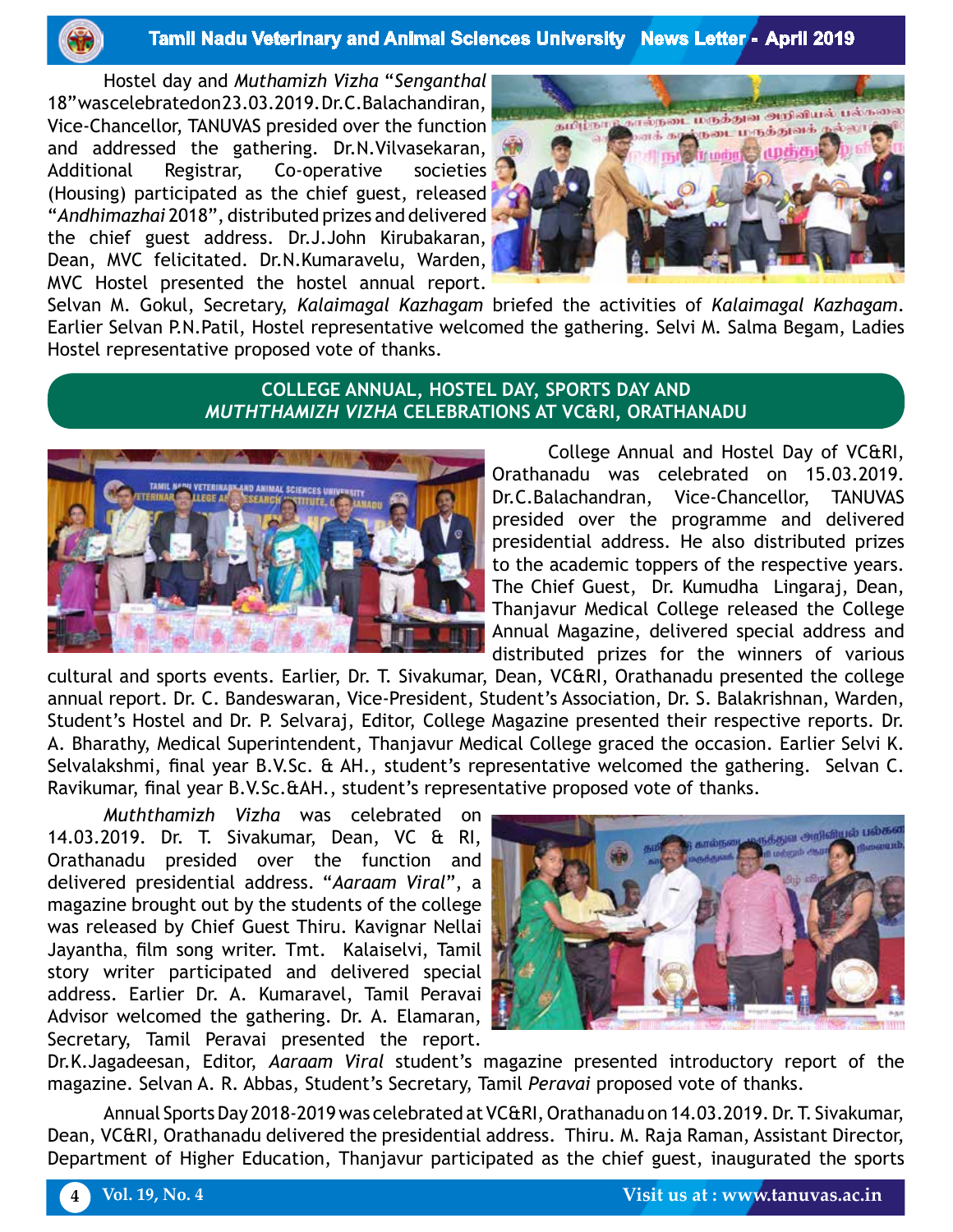

meet, delivered special address and distributed prizes to the winners of various sports events. Dr.A.M.Venkatesan, Physical Director (Retd.), TANUVAS, Chennai delivered felicitation address. Earlier, Dr. S. Muthukrishnan, Sports Secretary welcomed the gathering, Dr. K. P. Saravanan, Assistant Director of Physical Education presented annual sports report. Selvan. S. Ramesh, final year sports representative proposed vote of thanks.

## **Dr. A. SRINIVASAN MEMORIAL LECTURE**

Dr. A. Srinivasan Memorial Lecture was arranged by the Directorate of Clinics, TANUVAS at MVC on 15.03.2019. Dr. Mala Raj, Laparoscopy and Infertility Specialist and Managing Director, Firm Hospitals, Chennai delivered the lecture which highlighted about the latest techniques involved in laparoscopic procedures. Dr.S.Balasubramanian, Director of Clinics, TANUVAS welcomed the gathering. Dr.J.John Kirubaharan, Dean, MVC and Dr.G.Sarathchandra, Dean, Faculty of Basic Sciences, TANUVAS also participated and graced the event. Faculty, PG and UG students of VC&RI, Namakkal, Tirunelveli and Orathanadu participated and discussed the topic through video conferencing. Dr. K. Kulasekar, Professor and Head, Department of Clinics, MVC proposed vote of thanks.

# **VICE–CHANCELLOR'S PARTICIPATION 7TH PAN COMMONWEALTH VETERINARY CONFERENCE**



Dr. C. Balachandran, Vice-Chancellor, TANUVAS participated in the 7<sup>th</sup> Pan Commonwealth Veterinary Conference of the Commonwealth Veterinary Association at NIANP, Bengaluru on 05.03.2019 and chaired the session on Livestock and Poultry Health and Production.

## **Research Advisory Committee Meeting**



Dr. C. Balachandran, Vice-Chancellor, TANUVAS participated in the first meeting of Research Advisory Committee (RAC) of ICAR-NIVEDI, Bengaluru on 02.03.2019 as Chairman of the Committee.

#### **TRAINING PROGRAMME**

A The Department of Veterinary Pathology, VC&RI, Namakkal conducted a training programme on "Necropsy examination and diagnosis of poultry diseases" for the veterinarians working in M/s Suguna Foods Pvt. Ltd., from 26.03.2019 to 28.03.2019.



A total of 10 participants attended the training programme. Dr. B. Mohan, Dean, VC&RI, Namakkal presided the inaugural and valedictory function of the programme and released the training manual.

 Post Graduate Research Institute in Animal Sciences, Kattupakkam organized a hands on training programme on 'Duck Farming" on 27.02.2019. A total of 17 farmers participated.

#### **SKILL DEVELOPMENT PROGRAMME**

VUTRC, Tiruchirappalli conducted a "Skill development programme on value added dairy products" under TNSCST-Dissemination of Innovative Technology fund in two phases. Inauguration of first and second phase training was held on 25.02.2019 and 04.03.2019, respectively. Dr. P. Nedunchezhian, RJD (AH), Tiruchirappalli presided over the function. First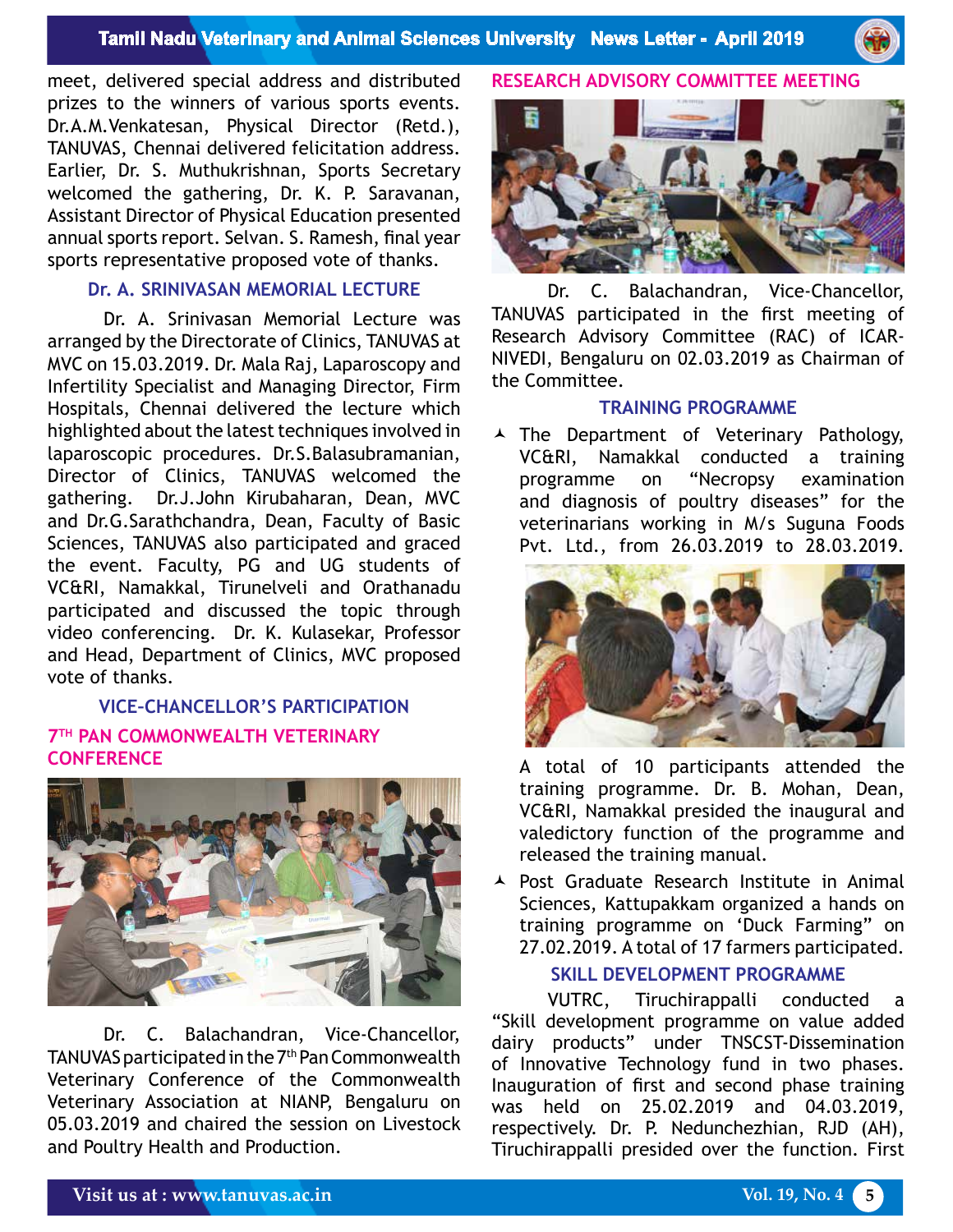

phase of the training programme was conducted from 25.02.2019 to 01.03.2019 and second phase was conducted from 04.03.2019 to 08.03.2019. The valedictory function of the first phase training was held on 01.03.2019 in which Dr. S. Maruthairaj, AD(AH), Trichy Division, presided over the function and released the training manual. The valedictory function of the second phase was held on 08.03.2019 in which Dr. D. Suresh Christopher, AD (AH), Srirangam Division, Tiruchirappalli district presided over the function and awarded the certificates.

#### **EXPOSURE VISIT**

VUTRC, Karur conducted an "Inter-state Exposure Visit cum Training" for 20 progressive farmers belonging to Karur block of Karur District for 5 days from 04.03.2019 to 08.03.2019 under ATMA fund.

#### **WORLD TUBERCULOSIS DAY AWARENESS PROGRAMMES**

- VUTRC, Karur in collaboration with Saints World Human Education and Enrichment Trust, Karur organized two awareness creation programmes in connection with World Tuberculosis Day on 15.03.2019 and 25.03.2019 at Jairams College of Arts and Science, Karur and Sri Saradha Niketan College of Science for Women, Karur, respectively. Dr. P. Nirmala, Deputy Director, TB Control Unit, Karur, Dr. P. Pandian, Medical Officer, District TB Centre, Karur, Thiru.R.Abdulla, District Programme Co-ordinator (TB Unit), Karur and Dr. P. Vasanthakumar, Professor and Head, VUTRC, Karur participated and interacted. A total of 650 college students attended the programme.
- $\star$  The Department of Veterinary Public Health and Epidemiology, VC&RI, Orathanadu has organized a Zoonotic awareness camp on "Tuberculosis" at Government Hospital, Orathanadu and College campus on 24.03.2019. Dr. S. Naveen, Medical Officer, Government Hospital, Orathanadu and Dr. S. Balakrishnan, Professor and Head, Department of Veterinary Public Health and Epidemiology participated and interacted with faculty and students of the college.
- VC&RI, Namakkal conducted a tuberculosis awareness programme on 25.03.2019 to create awareness among students and staff.

Dr.B.Mohan, Dean, VC&RI, Namakkal delivered introductory address. Dr. S. Anandhakumar, Medical Officer, District Tuberculosis Centre, Namakkal, participated and interacted. Dr. S. Ganapathy, Deputy Director, District Tuberculosis Centre, Namakkal distributed prizes and certificates to the award winners of the quiz competition and delivered the felicitation address.

**DISTRIBUTION OF RAIN GAUGE AT VC&RI, NAMAKKAL**



Dr. C. Balachandran, Vice-Chancellor, TANUVAS distributed rain gauges to 26 farmers of Namakkal district on 01.03.2019 under the Gramin Krishi Mausam Seva (GKMS) scheme funded by Rotary Club of Namakkal functioning at AFAQAL, VC&RI, Namakkal. The rain gauges were distributed to facilitate the precision agriculture and livestock farming at block level. Thiru.L.Vijayan, Hospital Management Committee member and Thiru.V.Gopinath, President, Rotary Club of Namakkal felicitated. Earlier, Dr. B. Mohan, Dean, VC&RI, Namakkal welcomed the gathering. Dr.A.Natarajan, Nodal officer of Gramin Krishi Mausam Seva, AFAQAL explained the project details. Dr.N.Akila, Programme Coordinator, KVK, Namakkal proposed the vote of thanks. A total of 50 farmers of Namakkal district belonging to 15 blocks and staff of VC&RI, Namakkal participated.

**IARI INNOVATIVE FARMER AWARD 2019**



Thiru. P. Saravanan, Ariyagoundampatti village, Namagiripettai block, a farmer trained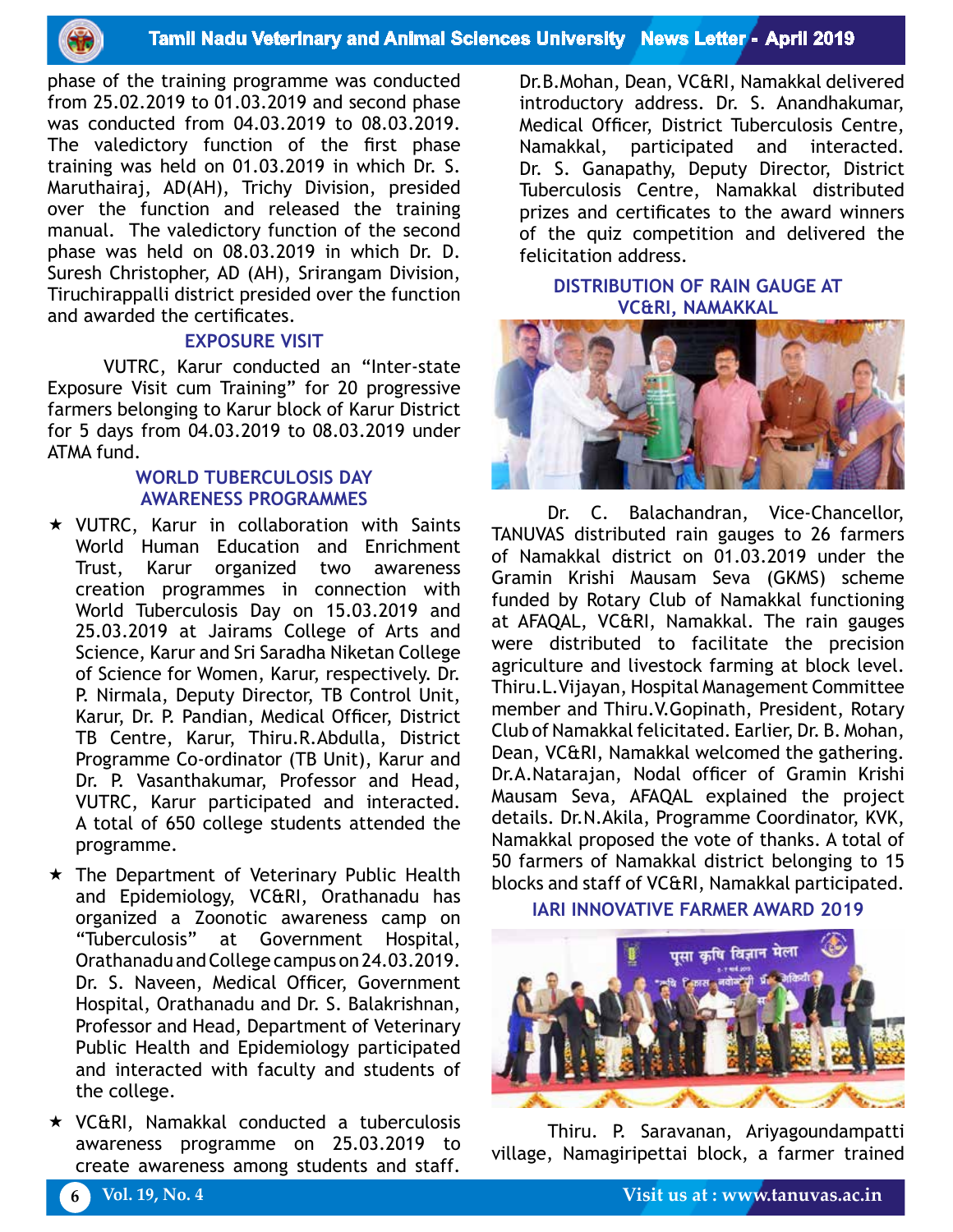## **Tamil Nadu Veterinary and Animal Sciences University News Letter - April 2019**

and guided by KVK, Namakkal and nominated by TANUVAS received the prestigious National "IARI Innovative Farmer Award for 2019" of Indian Agricultural Research Institute, New Delhi from Dr. Trilochan Mohapatra, Director General, ICAR in the National Agriculture Fair–"Pusa Krishi Vigyan Mela 2019" held at IARI, New Delhi from 05.03.2019 to 07.03.2019. The award is in recognition of his organic cucurbitaceous vegetable cultivation associated with integrated farming.

#### **WORLD WATER DAY**

The Department of Veterinary Public Health and Epidemiology, VC&RI, Orathanadu organized World Water Day-2019 on 22.03.2019 at Veterinary Clinical Complex, VC&RI, Orathanadu. Dr. T. Sivakumar, Dean, VC&RI, Orathanadu inaugurated the event. Faculty, students of VC&RI Orathanadu and general public participated in the programme.

#### **WOMEN'S DAY CELEBRATIONS**

VC&RI, Orathanadu celebrated Women's Day on 08.03.2019. Dr. T. Sivakumar, Dean, VC&RI, Orathanadu inaugurated the function. Dr. T. Lurthu Reetha, Professor and Head, Department of Veterinary Microbiology and Tmt**.**  M. Samundeswari, Administrative Officer presided over the function. Various events were conducted and prizes were distributed to the winners during the occasion.

#### **RENOVATED ROTARY CLUB EMBLEM OPENED**

A Rotary Club Emblem was placed in VC&RI, Namakkal in recognition of the role of the Rotary Club in the promotion of the college during 1984-85. The emblem was renovated by the Rotary Club of Namakkal Town recently and was declared open by Dr. C. Balachandran, Vice-Chancellor, TANUVAS on 01.03.2019.

#### **AWARD**

Dr. C. Soundararajan Professor, Department of Veterinary Parasitology, MVC was awarded "Tamil Nadu Senior Scientist Award 2017" in the discipline of Veterinary Sciences by the Science City, Department of Higher Education, Government of Tamil Nadu, Chennai on 19.02.2019

#### **MEDAL AWARDED**

Selvan S. Abishek, second year B.V.Sc.,& AH., student of VC&RI, Namakkal, member of the Indian Tennikoit team for the 4th World Tennikoit championship held at Belarusian Olympic Centre



'Stayki' Minsk, Belarus from 31.07.2018 to 09.08.2018 and the team won Bronze Medal.

# **PHARMACEUTICAL MEET**

Department of Veterinary Pharmacology and Toxicology, MVC conducted a pharmaceutical meet for the outgoing final B.V.Sc., & A.H. students on 09.03.2019. Nearly 19 pharmaceutical companies participated and 16 companies presented their products and their company credentials for the information of the students.

#### **STUDENT TRAINING PROGRAMME**

 TANUVAS SC/ST Cell organised a"Motivational lecture cum workshop for SC/ST students (UG and PG) of MVC" on 09.03.2019 at MVC under the



ICAR Development Grant. Dr.C.Balachandran, Vice-Chancellor, TANUVAS inaugurated the programme and released a book on "Question bank for veterinary and animal sciences". Dr.J.John Kirubaharan, Dean, MVC was also present during the occasion. Thiru C.Kamaraj, I.A.S., Managing Director, TNCMPFL and Dr.G.M.Doss, I.R.S., Commissioner of Income Tax, Chennai delivered motivational lectures. Dr.N.K.Sudeep Kumar, Professor and Head, University Publication Division, TANUVAS conducted a brain storming session on identifying future needs. A total of 107 SC/ST students participated in the programme.

 A training programme on "Research Methodology" was organized by the Department of Animal Husbandry Statistics and Computer